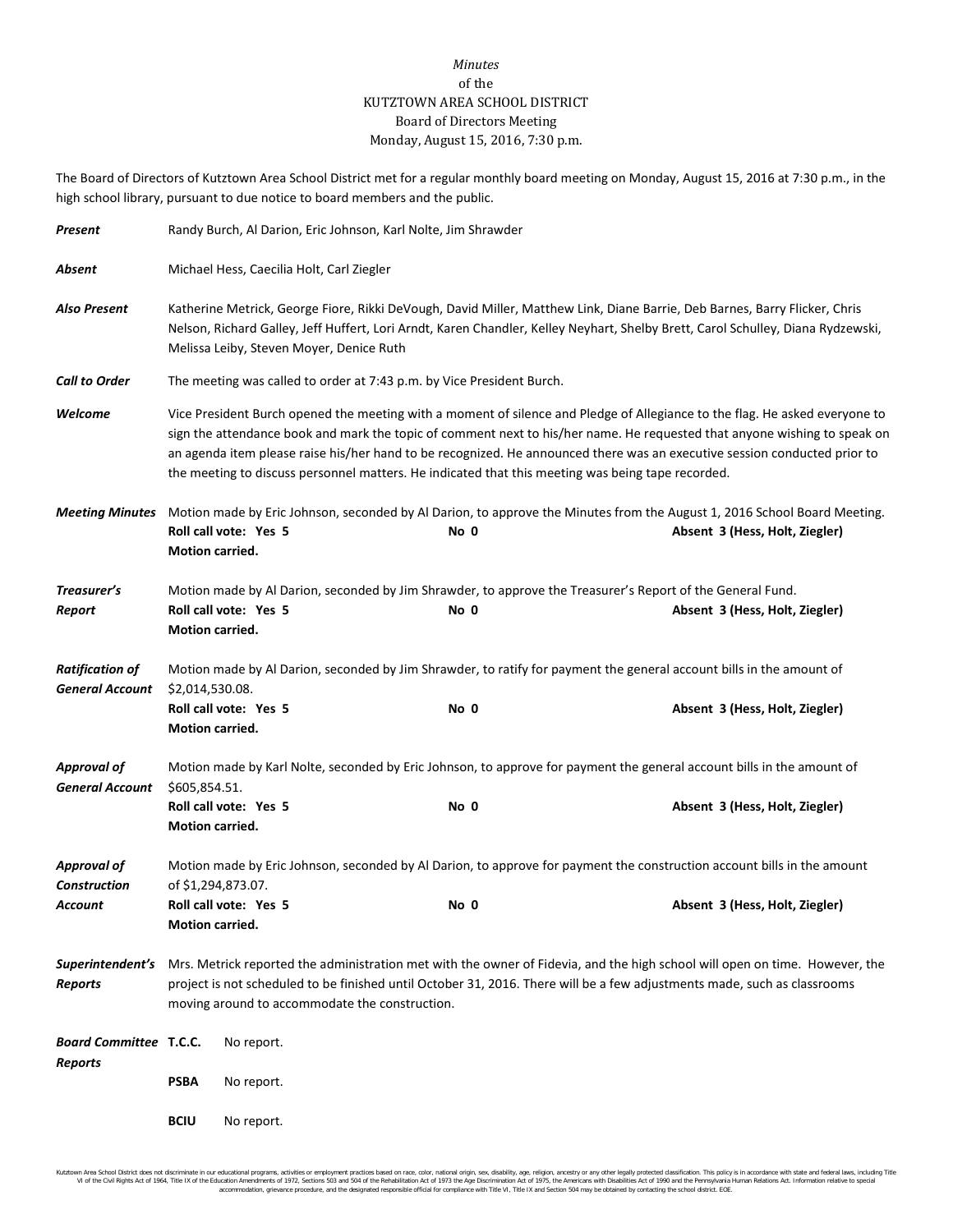|           | <b>BCTC</b>                                                                                                                                                                                                                                                                                                                                                                                                                                                                                                                                                                                                                                                                                                                                                                                                                                                                                                                                                                                                                                                                                                                                                                                                                                                                                                                                                                                                                                     | No report.                                                                                                                                                                                                                                                                                                                                                                                                                 |                                                                                                                                                                                                                                                                                           |                                                                                                                                             |  |  |
|-----------|-------------------------------------------------------------------------------------------------------------------------------------------------------------------------------------------------------------------------------------------------------------------------------------------------------------------------------------------------------------------------------------------------------------------------------------------------------------------------------------------------------------------------------------------------------------------------------------------------------------------------------------------------------------------------------------------------------------------------------------------------------------------------------------------------------------------------------------------------------------------------------------------------------------------------------------------------------------------------------------------------------------------------------------------------------------------------------------------------------------------------------------------------------------------------------------------------------------------------------------------------------------------------------------------------------------------------------------------------------------------------------------------------------------------------------------------------|----------------------------------------------------------------------------------------------------------------------------------------------------------------------------------------------------------------------------------------------------------------------------------------------------------------------------------------------------------------------------------------------------------------------------|-------------------------------------------------------------------------------------------------------------------------------------------------------------------------------------------------------------------------------------------------------------------------------------------|---------------------------------------------------------------------------------------------------------------------------------------------|--|--|
|           | <b>P&amp;C</b>                                                                                                                                                                                                                                                                                                                                                                                                                                                                                                                                                                                                                                                                                                                                                                                                                                                                                                                                                                                                                                                                                                                                                                                                                                                                                                                                                                                                                                  | No report.                                                                                                                                                                                                                                                                                                                                                                                                                 |                                                                                                                                                                                                                                                                                           |                                                                                                                                             |  |  |
|           | ECC                                                                                                                                                                                                                                                                                                                                                                                                                                                                                                                                                                                                                                                                                                                                                                                                                                                                                                                                                                                                                                                                                                                                                                                                                                                                                                                                                                                                                                             | discussed stipends for assistant coaches.                                                                                                                                                                                                                                                                                                                                                                                  | Mr. Burch reported sports practices have been moved to the middle school while renovations are taking place, and<br>Facilities Mr. Burch reported the committee received an update on the high school renovation, and the committee discussed                                             |                                                                                                                                             |  |  |
|           |                                                                                                                                                                                                                                                                                                                                                                                                                                                                                                                                                                                                                                                                                                                                                                                                                                                                                                                                                                                                                                                                                                                                                                                                                                                                                                                                                                                                                                                 | the track and stadium.                                                                                                                                                                                                                                                                                                                                                                                                     |                                                                                                                                                                                                                                                                                           |                                                                                                                                             |  |  |
|           | <b>Achievement</b>                                                                                                                                                                                                                                                                                                                                                                                                                                                                                                                                                                                                                                                                                                                                                                                                                                                                                                                                                                                                                                                                                                                                                                                                                                                                                                                                                                                                                              | Student Dr. Darion reported the committee received an outline of the district which includes more than PSSA scores.                                                                                                                                                                                                                                                                                                        |                                                                                                                                                                                                                                                                                           |                                                                                                                                             |  |  |
|           | <b>Education</b>                                                                                                                                                                                                                                                                                                                                                                                                                                                                                                                                                                                                                                                                                                                                                                                                                                                                                                                                                                                                                                                                                                                                                                                                                                                                                                                                                                                                                                | <b>Special</b> No report.                                                                                                                                                                                                                                                                                                                                                                                                  |                                                                                                                                                                                                                                                                                           |                                                                                                                                             |  |  |
| Personnel |                                                                                                                                                                                                                                                                                                                                                                                                                                                                                                                                                                                                                                                                                                                                                                                                                                                                                                                                                                                                                                                                                                                                                                                                                                                                                                                                                                                                                                                 | Motion made by Al Darion, seconded by Michael Hess, to approve the following personnel items:                                                                                                                                                                                                                                                                                                                              |                                                                                                                                                                                                                                                                                           |                                                                                                                                             |  |  |
|           | The acceptance of the resignation of Jodi A. Aston as a part-time lunchroom aide at the middle school, effective August 6,<br>1.<br>2016.<br>The approval of Felicia M. Loughery as a library aide at the high school, effective on or around about September 6, 2016, at<br>2.<br>a rate of \$10.50 per hour for 180 days per year and 5.75 work hours per day.<br>The approval of a family medical leave (FMLA) for employee #1037 commencing on or before October 24, 2016 through<br>3.<br>the end of the 2015-2016 school year.<br>The approval of an unpaid leave with no benefits for employee #281 effective August 29, 2016 through the on or before<br>4.<br>the end of the first semester of the 2016-2017 school year.<br>The approval of the following extra duty positions and stipends for the 2016-2017 school year, effective August 16, 2017:<br>5.<br>Music<br><b>Band Director</b><br>Dustin A. Shirk<br>\$6,000<br>Vocal Group Director<br>Julianne Michalik<br>\$2,800<br>Middle School Band Director<br>\$1,750<br>Carl J. Zeplin<br>Middle School Vocal Group Director<br>Shannon L. Sunday<br>\$1,050<br><b>Elementary Vocal Director</b><br>Melanie D. Hartman<br>\$700<br>\$700<br><b>Elementary Band Director</b><br>Katherine E. Mohler<br><b>Assistant Band Director</b><br>\$1,500<br><b>Richard Koening</b><br>\$1,500<br><b>Band Front Coordinator</b><br>Julie Clark<br>Drum Line Volunteer<br>Jeffrey Becker |                                                                                                                                                                                                                                                                                                                                                                                                                            |                                                                                                                                                                                                                                                                                           |                                                                                                                                             |  |  |
|           |                                                                                                                                                                                                                                                                                                                                                                                                                                                                                                                                                                                                                                                                                                                                                                                                                                                                                                                                                                                                                                                                                                                                                                                                                                                                                                                                                                                                                                                 | Show Choir Choreographer<br>Show Choir Choreographer<br><b>Class Advisors</b><br>Freshman Advisor<br>Sophomore Advisor<br>Junior Co-Advisor<br>Junior Co-Advisor<br>Senior Co-Advisor<br>Senior Co-Advisor<br><b>Emergency Staff Leader</b><br>Greenwich-Lenhartsville Elementary<br>Kutztown Elementary<br>Middle School<br>High School<br><b>Elementary Patrol Advisor</b><br>Kutztown Elementary<br>Kutztown Elementary | Amber J. Blatt<br>Oliver J. Blatt<br>PLACEHOLDER<br>Angela V. DiCello<br>Kourtney A. DiSiro<br>W. Christian Schumacher<br>Stephanie A. Shiffert<br>Andrew J. Brett<br>Melissa A. Blatt<br>Lori E. Arndt<br>Hallie S. Schumacher<br>Andrew J. Brett<br>Melissa K. DeLong<br>Kevin A. Fretz | \$1,020<br>\$1,020<br>\$850<br>\$.<br>575<br>\$675<br>\$675<br>\$775<br>\$775<br>\$1,750<br>\$2,000<br>\$2,500<br>\$2,500<br>\$788<br>\$788 |  |  |
|           |                                                                                                                                                                                                                                                                                                                                                                                                                                                                                                                                                                                                                                                                                                                                                                                                                                                                                                                                                                                                                                                                                                                                                                                                                                                                                                                                                                                                                                                 | Greenwich-Lenhartsville Elementary                                                                                                                                                                                                                                                                                                                                                                                         | Shawna L. Oswald                                                                                                                                                                                                                                                                          | \$773                                                                                                                                       |  |  |

Kutztown Area School District does not discriminate in our educational programs, activities or employment practices based on race, color, national origin, sex, disability, age, religion, ancestry or any other legally prot

High School Dustin Shirk \$1,279

MS History Day Advisor Carolyn M. Wasser \$1,400 MS Science Olympiad Advsior Bernard S. Boyle \$1,400 MS CTV Advisor **Bernard S. Boyle** \$ 700 MS Student Council Advisor **Jeffrey P. Huffert** \$1,050

Eugene C. Sweeney

Stage Managers

Clubs/Activities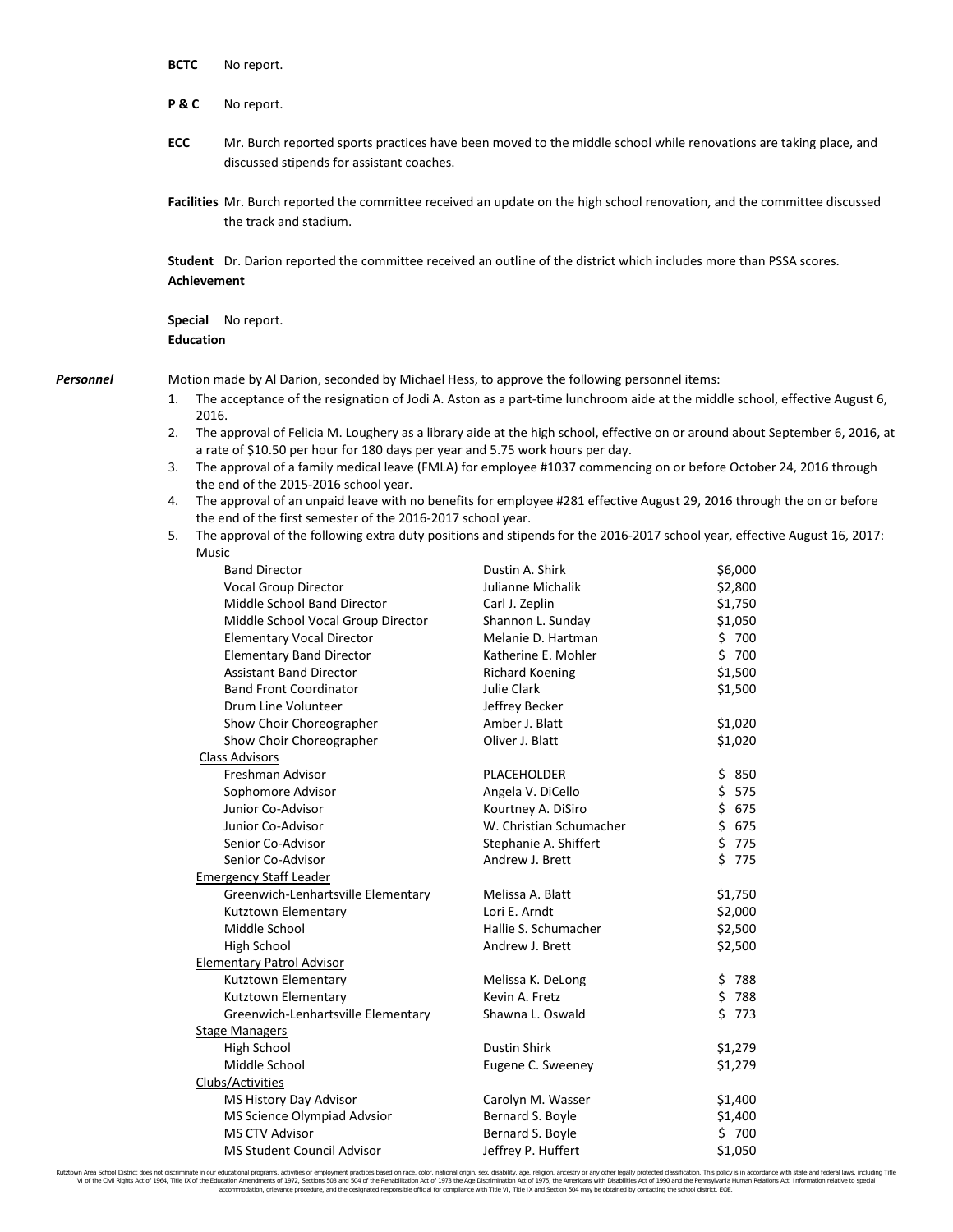|    | <b>MS Yearbook Advisor</b>                                                                                               | Eugene C. Sweeney        | \$1,050   |
|----|--------------------------------------------------------------------------------------------------------------------------|--------------------------|-----------|
|    | Academic Challenge Co-Coach                                                                                              | Lucas J. Bricker         | \$700     |
|    | Academic Challenge Co-Coach                                                                                              | Sallie A. Sandler        | \$700     |
|    | Debate Team Advisor                                                                                                      | Alison M. Kocis-Westgate | \$1,400   |
|    | FFA Advisor                                                                                                              | Celeste A. Ball          | \$1,400   |
|    | HS History Day Advisor                                                                                                   | Carolyn M. Wasser        | \$1,400   |
|    | HS Honor Society Co-Advisor                                                                                              | Sallie A. Sandler        | \$700     |
|    | HS Honor Society Co-Advisor                                                                                              | Amy B. Howard            | \$700     |
|    | HS Science Olympiad Co-Advisor                                                                                           | David M. Drummer         | \$700     |
|    | HS Science Olympiad Co-Advisor                                                                                           | Ryan T. Thomas           | \$700     |
|    | PA Math League Advisor                                                                                                   | Sallie A. Sandler        | \$350     |
|    | Leo Club Advisor                                                                                                         | Joseph S. Chambers       | \$350     |
|    | 4-H Sewing Club Advisor                                                                                                  | PLACEHOLDER              | \$700     |
|    | Department Leaders                                                                                                       |                          |           |
|    | Information/Technology Resources                                                                                         | Brenda L. Boyer          | \$1,700   |
|    | <b>Special Education</b>                                                                                                 | Danielle K. Berger       | \$1,700   |
|    | <b>Elementary ELA</b>                                                                                                    | Kerri L. Schegan         | \$1,700   |
|    | <b>Elementary Science</b>                                                                                                | Pamela L. Ashman         | \$1,700   |
|    | <b>Elementary Social Studies</b>                                                                                         | Melissa A. Blatt         | \$1,700   |
|    | Secondary ELA                                                                                                            | Alison M. Kocis-Westgate | \$1,700   |
|    | Secondary Math                                                                                                           | Sallie A. Sandler        | \$1,700   |
|    | Secondary Science                                                                                                        | Lucas J. Bricker         | \$1,700   |
|    | Secondary Social Studies                                                                                                 | Amy B. Howard            | \$1,700   |
|    | Special Areas                                                                                                            | Shannon L. Sunday        | \$1,700   |
|    | <b>Technology Liaisons</b>                                                                                               |                          |           |
|    | Elementary                                                                                                               | John A. Ebner            | \$1,000   |
|    | Middle School                                                                                                            | Jeffrey P. Huffert       | \$500     |
|    | Middle School                                                                                                            | Eugene C. Sweeney        | \$500     |
|    | <b>High School</b>                                                                                                       | Christopher J. Simmons   | \$1,000   |
|    | <b>Extra Curricular Activity</b>                                                                                         |                          |           |
|    | Musical                                                                                                                  |                          |           |
|    | Director                                                                                                                 | Oliver J. Blatt          | \$2,572   |
|    | <b>Vocal Director</b>                                                                                                    | Julianne Michalik        | \$1,869   |
|    | Orchestra Director                                                                                                       | Oliver J. Blatt          | \$1,082   |
|    | Costumes                                                                                                                 | Oliver J. Blatt          | \$653     |
|    | <b>Scenery Construction Director</b>                                                                                     | Oliver J. Blatt          | \$408     |
|    | <b>Scenery Painting Director</b>                                                                                         | Robin D. Spease          | \$408     |
|    | Choreographer                                                                                                            | Amber J. Blatt           | \$450     |
|    | Producer                                                                                                                 | Oliver J. Blatt          | \$250     |
|    | <b>Athletic Department</b>                                                                                               |                          |           |
|    | Assistant Athletic Director                                                                                              | PLACEHOLDER              | \$4,027   |
|    | Weight Room Attendant - Fall Season                                                                                      | PLACEHOLDER              | \$<br>600 |
|    | Weight Room Attendant - Winter Season                                                                                    | PLACEHOLDER              | \$<br>600 |
|    | Weight Room Attendant - Spring Season                                                                                    | PLACEHOLDER              | \$<br>600 |
|    | Weight Room Attendant - Summer Season                                                                                    | PLACEHOLDER              | \$<br>600 |
| 6. | The approval of the following fall season coaches and stipends for the 2016-2017 school year, effective August 16, 2017: |                          |           |
|    | Football - High School                                                                                                   |                          |           |
|    | Matthew P. Hoffert                                                                                                       | <b>Head Coach</b>        | \$4,739   |
|    | Joseph R. Stoess                                                                                                         | Assistant Coach          | \$2,250   |
|    | Kevin A. Smith                                                                                                           | <b>Assistant Coach</b>   | \$2,963   |
|    | Fabian A. Bulgin                                                                                                         | <b>Assistant Coach</b>   | \$2,250   |
|    | Zachary J. Kossifos                                                                                                      | <b>Volunteer Coach</b>   |           |
|    | Zack W. Koenig                                                                                                           | <b>Volunteer Coach</b>   |           |
|    | Corero Hamm                                                                                                              | <b>Volunteer Coach</b>   |           |
|    | Mikayla Shushinky                                                                                                        | KU Intern                |           |
|    | Football - Middle School                                                                                                 |                          |           |
|    | Leonard W. Eller                                                                                                         | <b>Head Coach</b>        | \$2,369   |
|    | Nathan L. Sheftner                                                                                                       | <b>Assistant Coach</b>   | \$1,585   |
|    | Michelle O. Miller                                                                                                       | <b>Volunteer Coach</b>   |           |
|    | Competitive/Cheer                                                                                                        |                          |           |
|    | Kaitlyn K. Goodbrod                                                                                                      | <b>Head Coach</b>        | \$2,500   |
|    | Linda K. Andre                                                                                                           | <b>Assistant Coach</b>   | \$2,262   |
|    |                                                                                                                          |                          |           |

Kutztown Area School District does not discriminate in our educational programs, activities or employment practices based on race, color, national origin, sex, disability, age, religion, ancestry or any other legally prot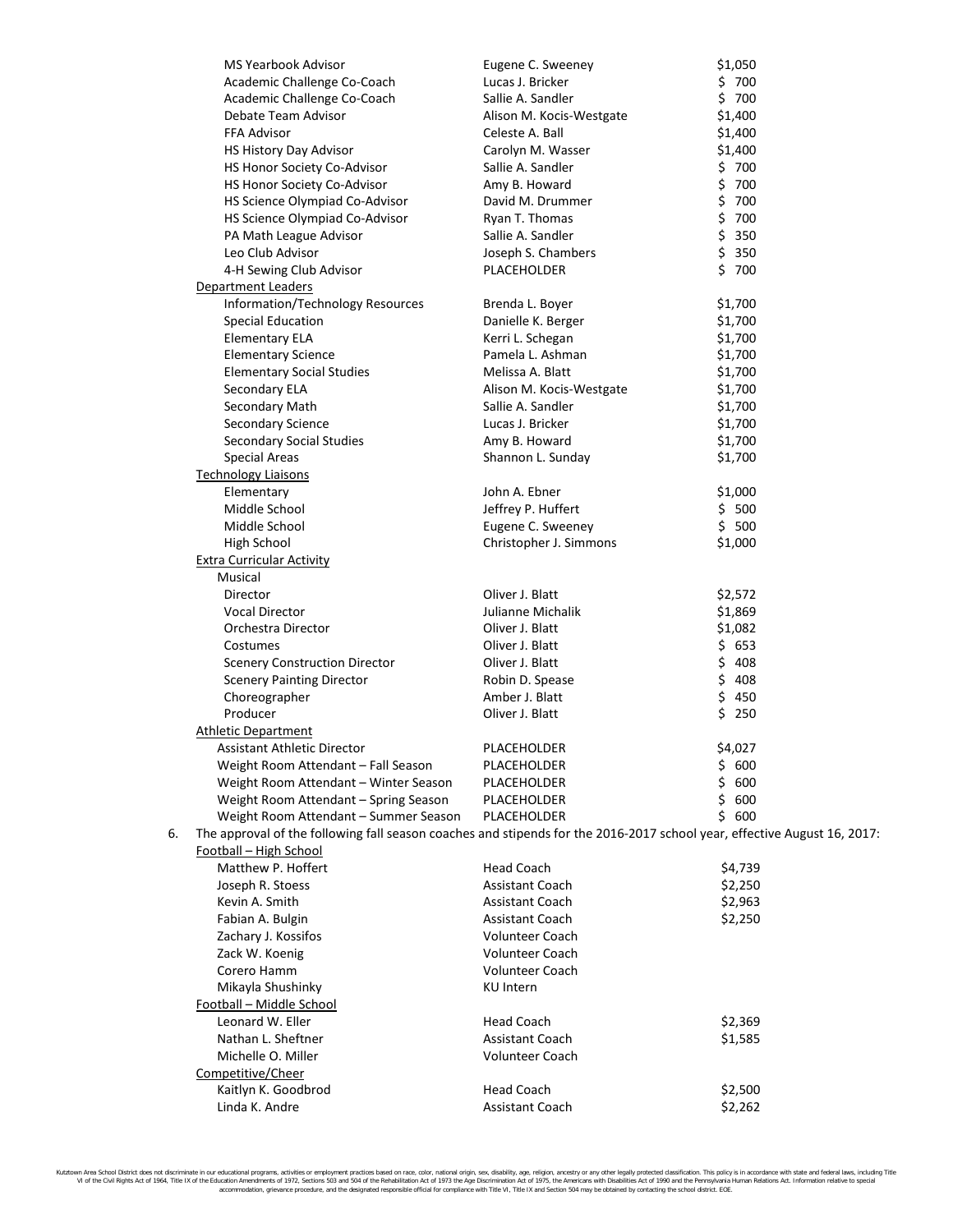|                               | Boys Soccer - High School                                                                                                                                                                |                             |                                                                                                                                                                                                                                                                                                  |  |  |  |
|-------------------------------|------------------------------------------------------------------------------------------------------------------------------------------------------------------------------------------|-----------------------------|--------------------------------------------------------------------------------------------------------------------------------------------------------------------------------------------------------------------------------------------------------------------------------------------------|--|--|--|
|                               | Ian R. Moreland                                                                                                                                                                          | <b>Head Coach</b>           | \$4,522                                                                                                                                                                                                                                                                                          |  |  |  |
|                               | PLACEHOLDER                                                                                                                                                                              | <b>Assistant Coach</b>      | \$2,396                                                                                                                                                                                                                                                                                          |  |  |  |
|                               | <b>Quintin Smith</b>                                                                                                                                                                     | KU Intern                   |                                                                                                                                                                                                                                                                                                  |  |  |  |
|                               | Boys Soccer - Middle School                                                                                                                                                              |                             |                                                                                                                                                                                                                                                                                                  |  |  |  |
|                               | Thomas F. Fenerty                                                                                                                                                                        | <b>Head Coach</b>           | \$2,362                                                                                                                                                                                                                                                                                          |  |  |  |
|                               | Girls Soccer - High School                                                                                                                                                               |                             |                                                                                                                                                                                                                                                                                                  |  |  |  |
|                               | Daniel P. Stemko                                                                                                                                                                         | <b>Head Coach</b>           | \$4,092                                                                                                                                                                                                                                                                                          |  |  |  |
|                               | <u> Girls Soccer – Middle School</u>                                                                                                                                                     |                             |                                                                                                                                                                                                                                                                                                  |  |  |  |
|                               | Jarrad R. Burkert                                                                                                                                                                        | <b>Head Coach</b>           | \$2,262                                                                                                                                                                                                                                                                                          |  |  |  |
|                               | Bradley A. Moyer                                                                                                                                                                         | <b>Assistant Coach</b>      | \$2,100                                                                                                                                                                                                                                                                                          |  |  |  |
|                               | Tracy A. Burkert                                                                                                                                                                         | <b>Volunteer Coach</b>      |                                                                                                                                                                                                                                                                                                  |  |  |  |
|                               | Rifle                                                                                                                                                                                    |                             |                                                                                                                                                                                                                                                                                                  |  |  |  |
|                               | Michelle L. Fister                                                                                                                                                                       | <b>Head Coach</b>           | \$4,300                                                                                                                                                                                                                                                                                          |  |  |  |
|                               | <u> Field Hockey – High School</u>                                                                                                                                                       |                             |                                                                                                                                                                                                                                                                                                  |  |  |  |
|                               | Jennifer L. Kunkel                                                                                                                                                                       | <b>Head Coach</b>           | \$4,308                                                                                                                                                                                                                                                                                          |  |  |  |
|                               | Amanda Minnich (HS/MS)                                                                                                                                                                   | <b>Assistant Coach</b>      | \$2,369                                                                                                                                                                                                                                                                                          |  |  |  |
|                               | Sue A. Kunkel (HS/MS)                                                                                                                                                                    | <b>Volunteer Coach</b>      |                                                                                                                                                                                                                                                                                                  |  |  |  |
|                               | Field Hockey - Middle School                                                                                                                                                             |                             |                                                                                                                                                                                                                                                                                                  |  |  |  |
|                               | Shaylon R. Krautwald<br><b>Volunteer Coach</b>                                                                                                                                           |                             |                                                                                                                                                                                                                                                                                                  |  |  |  |
|                               | Cross Country - High School and Middle School                                                                                                                                            |                             |                                                                                                                                                                                                                                                                                                  |  |  |  |
|                               | T. Kelley Neyhart                                                                                                                                                                        | <b>Head Coach</b>           | \$2,800                                                                                                                                                                                                                                                                                          |  |  |  |
|                               | Shelby L. Brett                                                                                                                                                                          | <b>Assistant Coach</b>      | \$2,200                                                                                                                                                                                                                                                                                          |  |  |  |
|                               | Golf                                                                                                                                                                                     |                             |                                                                                                                                                                                                                                                                                                  |  |  |  |
|                               | Lucas J. Bricker                                                                                                                                                                         | <b>Head Coach</b>           | \$3,500                                                                                                                                                                                                                                                                                          |  |  |  |
|                               | <b>Trevor Mertz</b>                                                                                                                                                                      | <b>Assistant Golf Coach</b> | \$2,200                                                                                                                                                                                                                                                                                          |  |  |  |
|                               | <b>Connor Herlihey</b>                                                                                                                                                                   | KU Intern                   |                                                                                                                                                                                                                                                                                                  |  |  |  |
|                               | Roll call vote: Yes 5                                                                                                                                                                    | No 0                        | Absent 3 (Hess, Holt, Ziegler)                                                                                                                                                                                                                                                                   |  |  |  |
|                               | <b>Motion carried.</b>                                                                                                                                                                   |                             |                                                                                                                                                                                                                                                                                                  |  |  |  |
| Website Training              | the amount of \$500.00.<br>Roll call vote: Yes 5                                                                                                                                         | No 0                        | Motion made by Eric Johnson, seconded by Al Darion, to approve the webmaster training agreement with Blackboard, Inc. in<br>Absent 3 (Hess, Holt, Ziegler)                                                                                                                                       |  |  |  |
|                               | <b>Motion carried.</b>                                                                                                                                                                   |                             |                                                                                                                                                                                                                                                                                                  |  |  |  |
|                               |                                                                                                                                                                                          |                             |                                                                                                                                                                                                                                                                                                  |  |  |  |
| IDEA Contract                 | Roll call vote: Yes 5<br><b>Motion carried.</b>                                                                                                                                          | No 0                        | Motion made by Al Darion, seconded by Karl Nolte, to approve the subgrant contract with the Berks County Intermediate Unit<br>(BCIU) for Implementation of Individuals with Disabilities Act Part B for the period of July 1, 2016 through September 30, 2017.<br>Absent 3 (Hess, Holt, Ziegler) |  |  |  |
| Student Accident<br>Insurance | Motion made by Karl Nolte, seconded by Eric Johnson, to approve the renewal of Student Accident Insurance with Bollinger<br>Specialty Group for an annual premium of \$10,940.           |                             |                                                                                                                                                                                                                                                                                                  |  |  |  |
|                               | Roll call vote: Yes 5                                                                                                                                                                    | No 0                        | Absent 3 (Hess, Holt, Ziegler)                                                                                                                                                                                                                                                                   |  |  |  |
|                               | <b>Motion carried.</b>                                                                                                                                                                   |                             |                                                                                                                                                                                                                                                                                                  |  |  |  |
|                               |                                                                                                                                                                                          |                             |                                                                                                                                                                                                                                                                                                  |  |  |  |
| Sidewalks at GES              | Greenwich-Lenhartsville Elementary School at a cost of \$8,500.                                                                                                                          |                             | Motion made by Jim Shrawder, seconded by Karl Nolte, to approve the quote from Carl Arndt Contracting to repair sidewalks at                                                                                                                                                                     |  |  |  |
|                               | Roll call vote: Yes 5<br><b>Motion carried.</b>                                                                                                                                          | No 0                        | Absent 3 (Hess, Holt, Ziegler)                                                                                                                                                                                                                                                                   |  |  |  |
| Policy 246                    | Wellness.                                                                                                                                                                                |                             | Motion made by Al Darion, seconded by Eric Johnson, to approve the second reading and adoption of Policy 246 Student                                                                                                                                                                             |  |  |  |
|                               | Roll call vote: Yes 5<br><b>Motion carried.</b>                                                                                                                                          | No 0                        | Absent 3 (Hess, Holt, Ziegler)                                                                                                                                                                                                                                                                   |  |  |  |
| 2016-17 District<br>Goals     | Motion made by Jim Shrawder, seconded by Al Darion, to table the motion to approve the District Goals for the 2016-2017<br>school year until the September 6, 2016 school board meeting. |                             |                                                                                                                                                                                                                                                                                                  |  |  |  |
|                               | Roll call vote: Yes 5<br><b>Motion carried.</b>                                                                                                                                          | No 0                        | Absent 3 (Hess, Holt, Ziegler)                                                                                                                                                                                                                                                                   |  |  |  |

Kutztown Area School District does not discriminate in our educational programs, activities or employment practices based on race, color, national origin, sex, disability, age, religion, ancestry or any other legally prot